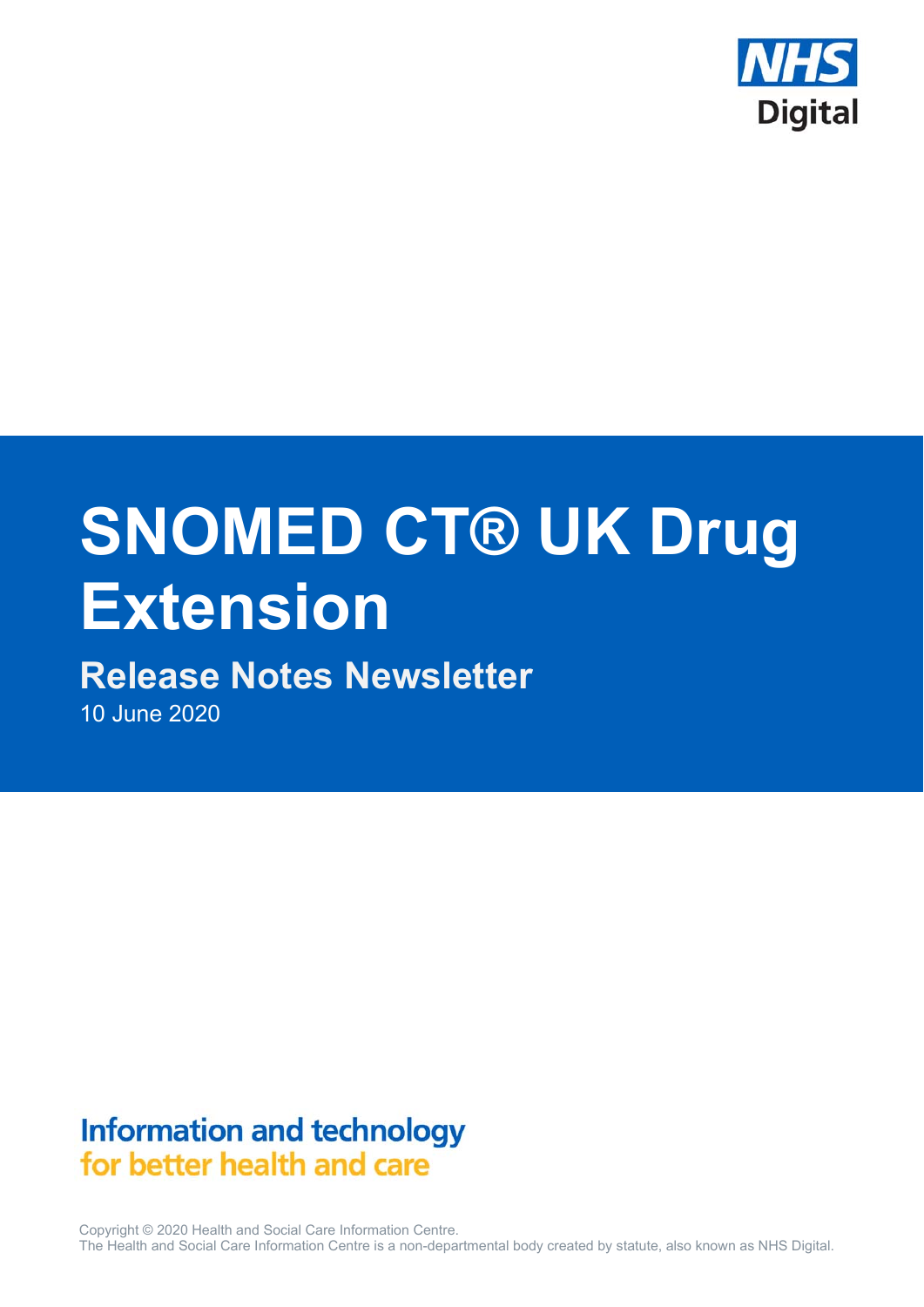## This document covers the data provided in Release Format 2 (RF2) of SNOMED CT

The Release Notes Newsletter has been constructed to add further clarification to some dm+d content that has been identified as requiring such (due to e.g. differences between dm+d approach and that of current drug catalogues) and to communicate changes to the release and forthcoming changes to future releases.

This document is intended to be adjunct to, not a replacement, for other documentation already available, and should be read in conjunction with current published dm+d documentation available through the 'dm+d resources' section of the dm+d website. SNOMED CT UK Edition notices and known issues are published on Delen, the NHS Digital terminology and classifications collaboration site.

All queries (omissions, perceived inaccuracies etc) about this document should be directed to the NHS Digital, Standards Delivery helpdesk (information.standards@nhs.net).

Please note:

- The content of this document is intended to support implementation and usage of dm+d and is not a replacement for good system design.
- This document will be subject to update further to user feedback and any changes to dm+d content or structure.
- Whilst the first section may see little change (but see note above) the final sections detail changes and forthcoming changes to specific releases and content will therefore be updated with each release.

\*This document is designed to support dm+d content in general but specifically the SNOMED CT<sup>1</sup> UK Drug Extension. For more information about all components and releases relating to dm+d see the dm+d website

<sup>1</sup> SNOMED® and SNOMED CT® are registered trademarks of the International Health Terminology Standards Development Organisation (IHTSDO®) (www.snomed.org). SNOMED CT® was originally created by the College of American Pathologists.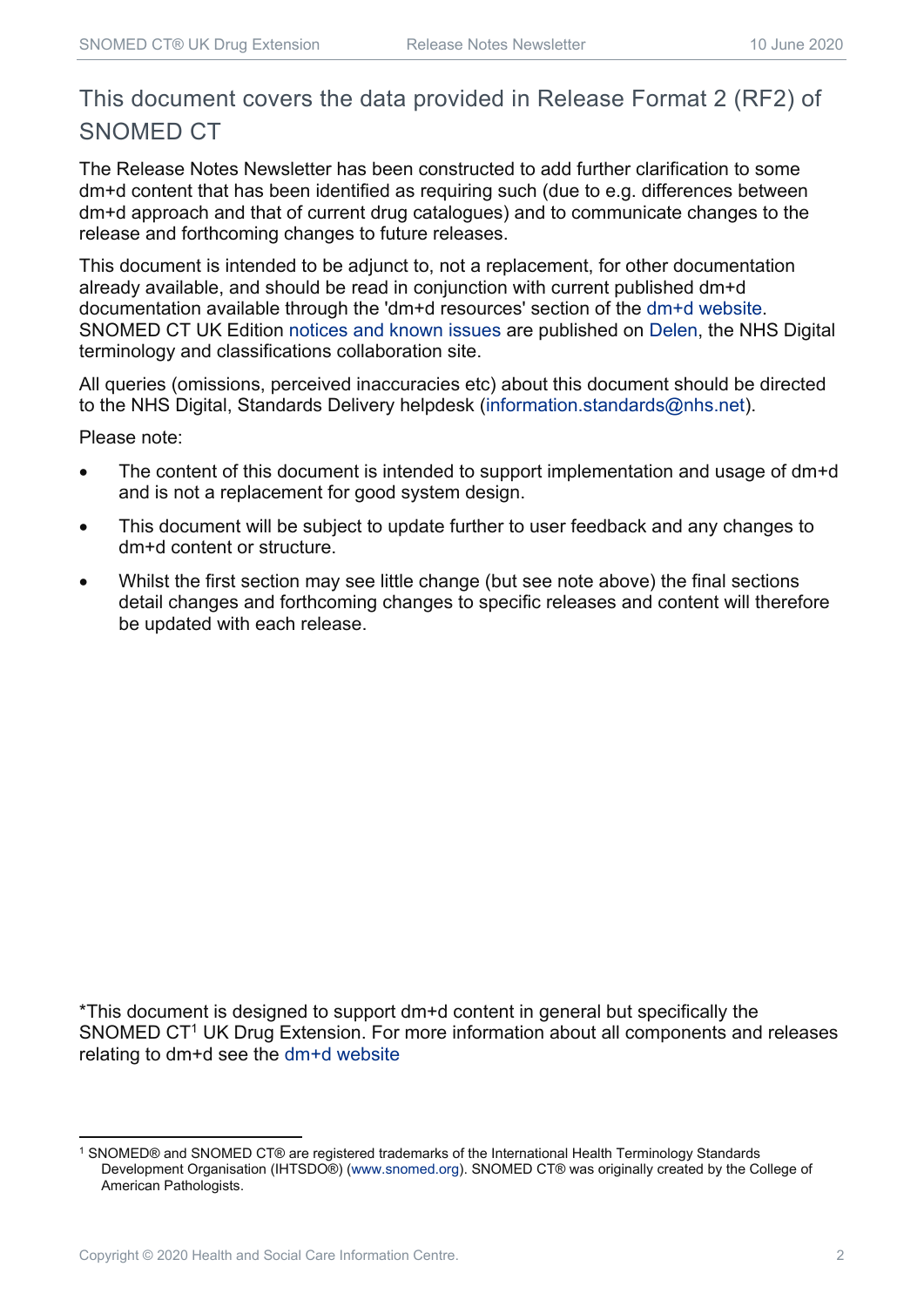## COPYRIGHT

- This material includes SNOMED Clinical Terms® (SNOMED CT®) which is used by permission of the International Health Terminology Standards Development Organisation (IHTSDO). All rights reserved. SNOMED CT®, was originally created by The College of American Pathologists. "SNOMED" and "SNOMED CT" are registered trademarks of the IHTSDO.
- The NHS Dictionary of Medicines and Devices (dm+d) has been developed and is delivered through a partnership between the Health and Social Care Information Centre (digital.nhs.uk) and the NHS Business Services Authority (https://www.nhsbsa.nhs.uk/nhs-prescription-services)

## DISCLAIMER

The Health and Social Care Information Centre<sup>2</sup> (HSCIC) accepts no liability for loss of data or for indirect or consequential losses, which is not the result of the negligence of the HSCIC and liability for such losses is hereby expressly excluded.

No warranty is given by the HSCIC, the Department of Health and Social Care or the International Health Terminology Standards Development Organisation as to the accuracy and comprehensiveness of SNOMED CT. All conditions, warranties, terms and undertakings, express or implied, whether by statute, common law, trade practice, custom, course of dealing or otherwise (including without limitation as to quality, performance or fitness or suitability for purpose) in respect of SNOMED CT are hereby excluded to the fullest extent permissible by law.

 $2$  The Health and Social Care Information Centre is a non-departmental body created by statute, also known as NHS Digital.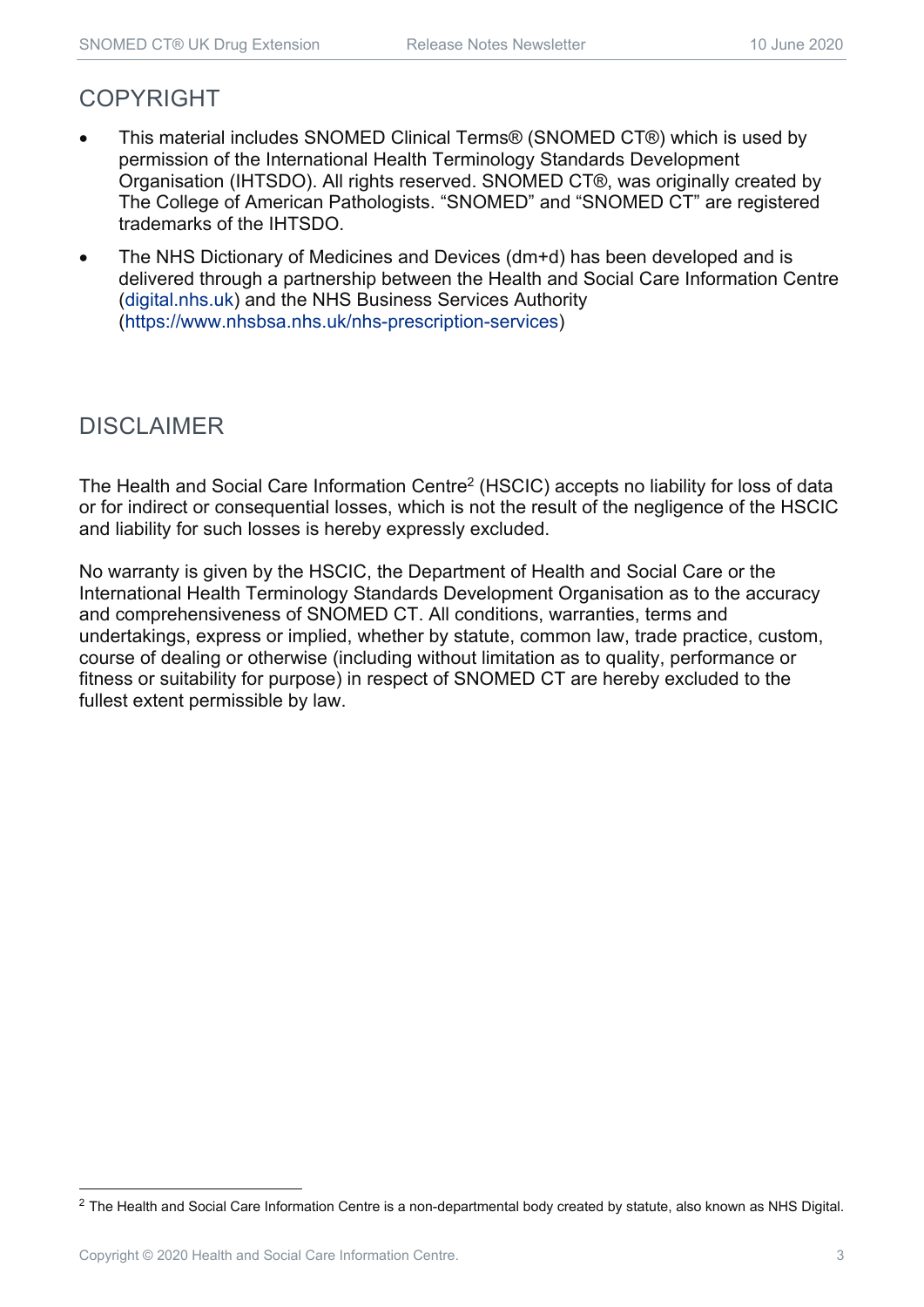# **1 Comments on current content:**

## **1.1 Dose forms**

With respect to Editorial Policy it is important to emphasise:

#### **1.1.1 Patches**

- Strength is usually expressed as the amount of 'active drug' (by weight) released over x hours (e.g. per hour or per 24 hours)
- The intended duration of usage of a patch is not identified at VMP or AMP level i.e. a transdermal estradiol patch releasing 50mcg/24hours would be represented by the same VMP whether it is intended for twice weekly usage or weekly usage
- No distinction is made to differentiate the type of drug reservoir utilised although this may be relevant in certain off-license indications.

#### **1.1.2 Injections**

Due to the need to add more information to the dose form in dm+d injections are expressed as e.g. powder and solvent for injection etc rather than merely injection. However, the need to pick a dose form of this complexity may be prohibitive in secondary care prescribing where the prescriber merely wishes to prescribe an 'injection'.

Within the guidance for secondary care there is outlined the means for prescribers to prescribe at the more abstract level (injection). Please refer to the Secondary Care Implementation Guidance for details, in the 'Implementation Guidance' section of the dm+d website.

#### **1.1.3 Injections for intraspinal use**

Injections licensed for intraspinal administration are not differentiated at VMP level in dm+d. In addition a number of products that may be given by this route are unlicensed specials. For prescriptions requiring a product to be given by these high risk routes it is necessary that the suitability of the product to be administered is confirmed at the point of dispensing and/or administration.

#### **1.1.4 Alcoholic vs aqueous gels**

The base used in cutaneous products is not identified at VMP level in dm+d. This may mean that in order to specify a patients requirements more specifically prescribing at AMP level is more appropriate.

For example:

Benzoyl peroxide 5% gel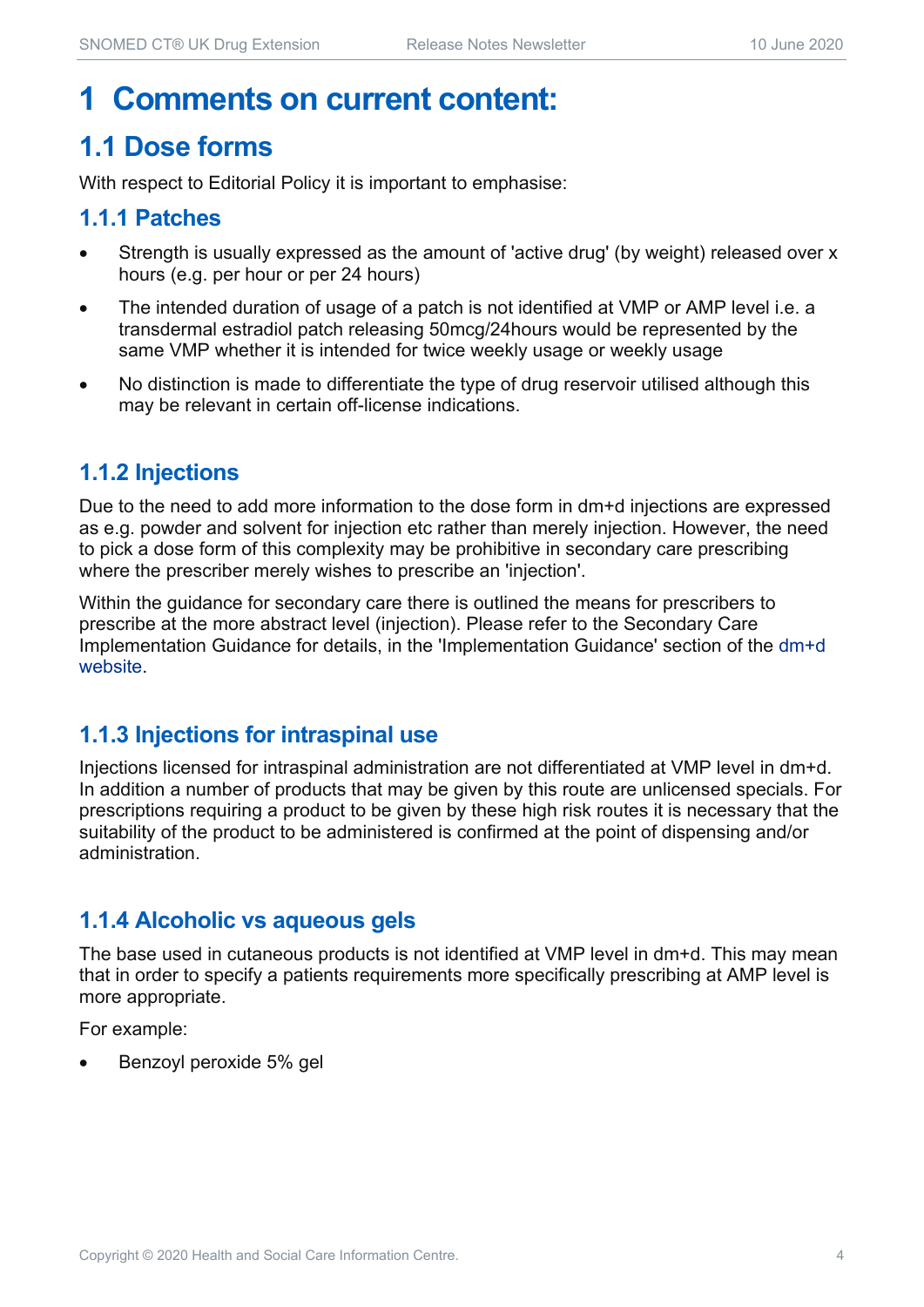## **1.2 Editorial Policy**

#### **1.2.1 Preservative Free**

The preservative free flag is used to denote the absence of preservative in preservative free *eye drops* only.

Please note:

- the setting of this flag only confirms that preservative is absent from the VMP; a null value does not necessarily indicate that it is present
- **The flag is not applied to any other dose form** i.e. intra-spinal injections are not distinguished (see note above).

#### **1.2.2 Route of administration**

Information on route of administration is provided at VMP level. The information is only provided as a support for decision support and not intended to inform clinicians on usage.

At VMP level routes are merely a superset of the linked AMP licensed routes.

#### **1.2.3 Inclusion of Unit of Measure at VMP**

Semantic normal form patterns for VMP descriptions in dm+d follow the pattern:

**Name Strength** Modification(s) **Form Unit dose** xxx-free(s)

Following this pattern would mean for tablets, capsules etc full description would be:

Atenolol 25mg tablets 1 tablet

To retain these full descriptions would make the descriptions unsuitable for use in a human interface. Therefore the unit dose is left implied (Atenolol 25mg tablets).

There are instances however where the form is insufficiently precise to describe the product and therefore the unit dose is included in the name. These instances include:

 The form injection does not fully describe a product therefore the name is qualified with the unit dose form for example: ampoules, vials, pre-filled syringes etc.

E.g. Furosemide 50mg/5ml solution for injection ampoules.

 Other unit dose examples include: Budesonide 250micrograms/ml nebuliser liquid 2ml unit dose vials, Carbenoxalone 1% granules 2g sachets, Benorilate 2g granules sachets.

*See dm+d Editorial Policy for full examples and exceptions to this rule.* 

#### **1.2.4 The use of Fully Specified Names and Preferred Terms**

The semantic representation of concepts in dm+d (the dm+d name and dm+d description) may be updated in line with changes to dm+d Editorial Policy, changes to the product name itself or to supplier names. Within the SNOMED CT UK Drug Extension the current dm+d derived description for the core concept classes of VTM, VMP, VMPP, AMP and AMPP becomes the Preferred Term so a change to the dm+d terms would cause the Preferred Term to be updated.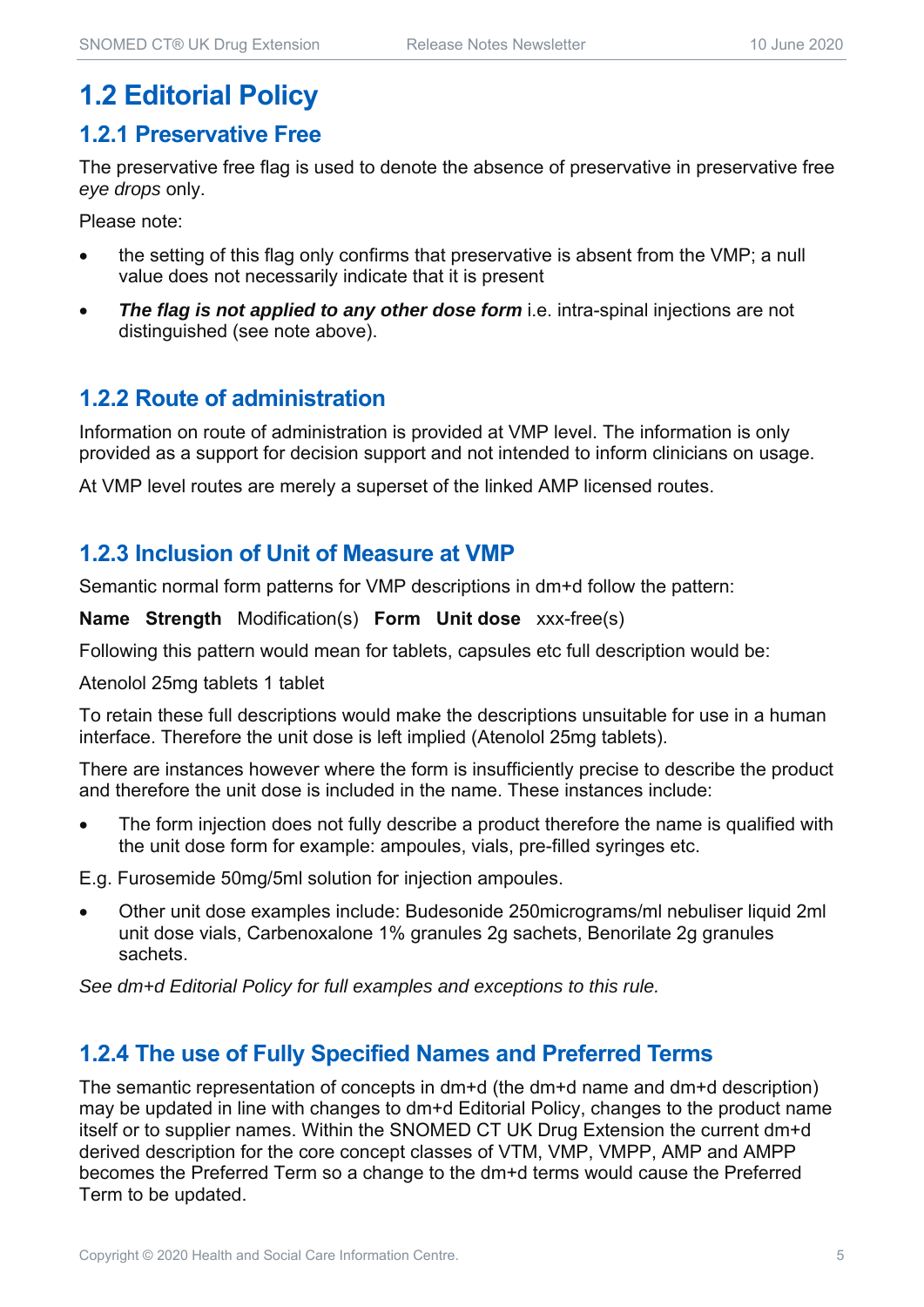Fully Specified Names in SNOMED CT will generally remain unchanged<sup>3</sup>. The differences in Editorial policies between SNOMED CT and dm+d mean that there will be instances where there is a mismatch between the Preferred Term and the Fully Specified Name.

#### **1.2.5 Mechanisms for specifying Descriptions for use in the UK Edition of SNOMED CT- Realm Language Refsets**

A combination of factors such as professional preference, clinical safety & data schema conformance require the use of some supplementary mechanism for Specifying SNOMED CT Descriptions applicable to the UK Edition of SNOMED CT.

From the October 2011 UK Edition, in RF1 an NHS Realm Description Subset was published. With the deprecation of RF1 this is replaced by the National Health Service realm language reference set published in two parts. The "Pharmacy part" as published in the SNOMED CT UK Drug extension and its 'Clinical part' partner in the UK Extension. Together these two encompass the entire SNOMED CT description content and identifies the preferred term to be used in the NHS realm for all SNOMED CT concepts.

In RF2 the refset can be found in the location Refset\Language. National Health Service realm language reference set (pharmacy part) refset ID 999000691000001104

National Health Service realm language reference set (clinical part) refset ID 999001261000000100

#### **1.2.6 Concept Status in dm+d vs Concept status in SNOMED CT**

Where concepts are created in dm+d and an identifier from the SNOMED CT International Release is not available at that time a SNOMED CT UK Drug Extension identifier is allocated. This is released in the dm+d XML data.

When the dm+d concepts are subsequently used to create the SNOMED CT UK Drug Extension it may be that the dm+d derived concept is determined to be a duplicate of a concept now available in the SNOMED CT International Release. In these instances the dm+d derived concept is given a retired status with a relationship to the SNOMED CT International Release concept. In the XML data the dm+d derived concept may remain valid with its original identifier for some time.

There may be instances where a SNOMED CT identifier from the International Release has been allocated to a concept within dm+d and this is subsequently discovered to be inappropriate for the dm+d concept. In this instance the SNOMED CT identifier from the International Release will appear in the dm+d XML format data as a previous identifier. These identifiers from the International Release will appear in the SNOMED CT UK Drug Extension with a status of current.

<sup>3</sup> From the SNOMED CT Technical Reference Guide for the FullySpecifiedName:

Changes in presentation such as changed capitalization, punctuation, spelling or revision due to changes in agreed presentation style are permitted as long as they do not change the specified meaning of the Concept. Some changes to the semantic type shown in parentheses at the end of the FullySpecifiedName may also be considered minor changes if the change in hierarchy does not alter the Concept's meaning.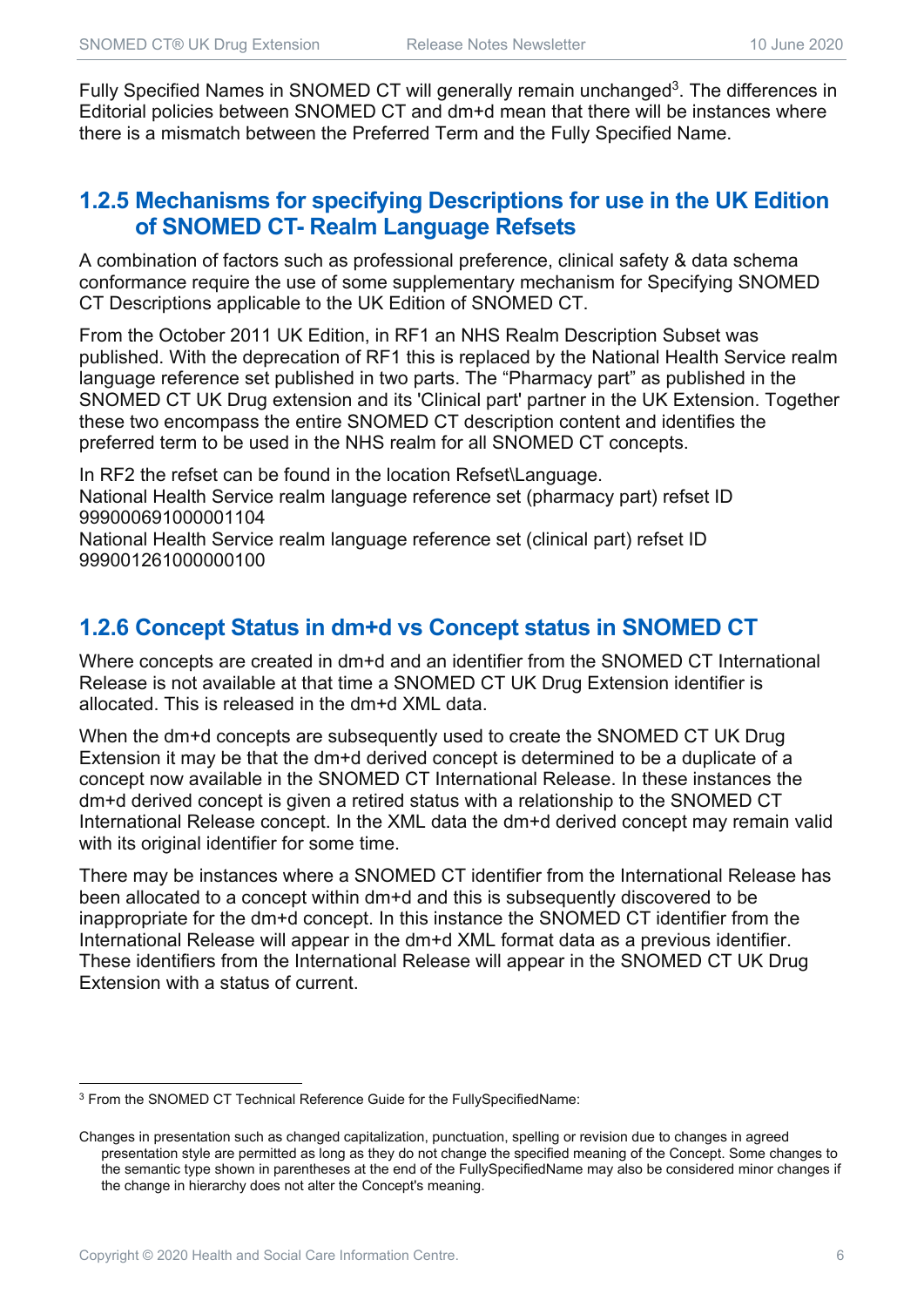## **1.3 Specific Products**

#### **1.3.1 Morphine and Tramadol modified release products**

Because there are no pharmacopoeial standards for oral modified release preparations 12 and 24 hour modified release morphine products are not distinguished at VMP level in dm+d. The same applies to the modified release tramadol products.

Two subsets are provided with the SNOMED CT release distinguishing related AMPs according to current licensed indications. For products where licensed indications are not available, for example, where wholesalers may provide products from several manufacturers and SPCs are not available these products will not be included in the 12 and 24 hour modified release subsets.

Explanation of how these subsets can be utilised within a prescribing framework can be found in the Secondary Care Implementation Guidance, in the 'Implementation Guidance' section of the dm+d website.

#### **1.3.2 Valproic acid vs valproate semisodium**

We have taken advice and clinically the active moiety for these products is the same and so they are not differentiated at VMP level. The two brands available have different indications so it may be necessary for the prescriber to specify the brand required to ensure they are prescribing within the details of the product license.

This may be an issue for other products such as cyproterone acetate where two brands exist with different indications for use.

#### **1.3.3 Concentrate and 'High Strength' Morphine and Methadone**

dm+d does not identify concentrate or 'high strength' morphine or methadone products as such in the VMP term. Consideration should be given to how these products are displayed in picking lists to reduce the risk of mis-selection where multiple strengths are available.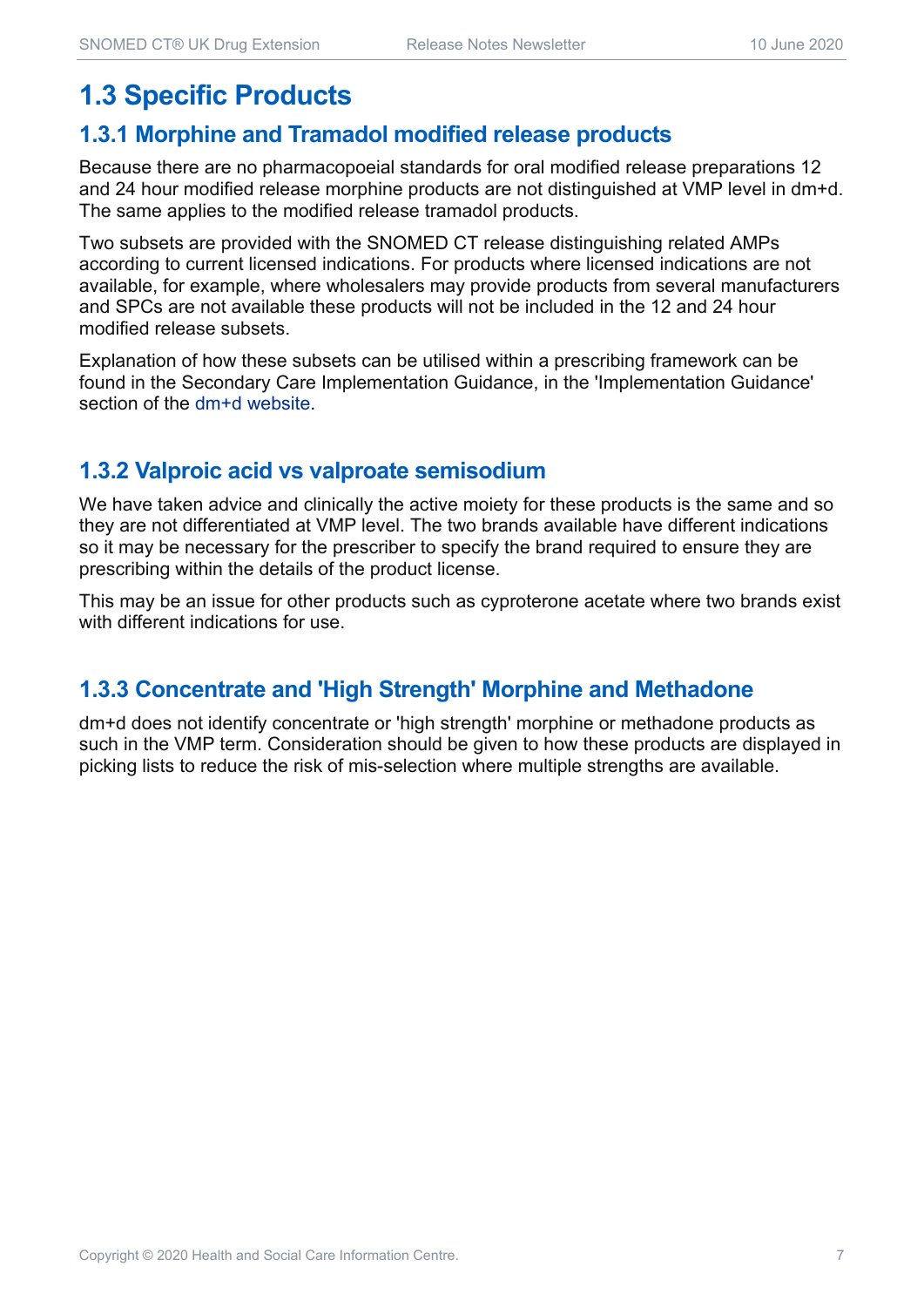## **1.4 Other Information**

#### **1.4.1 Duplicated SNOMED IDs**

It is a basic principle of terminology that concept identifiers should not be reused. Due to a process error in 2006 a small number of SNOMED IDs were issued twice in dm+d. The concepts bearing these duplicated identifiers have all been invalidated and license holders were notified at the time. However it is recognised that since that time a number of new licenses have been issued and so a list of the duplicated identifiers and the terms is provided here for information.

| <b>ID</b>                            | dmd_name                                                                                               | conceptType |
|--------------------------------------|--------------------------------------------------------------------------------------------------------|-------------|
| 9854411000001103                     | Smartflow drainable night drainage bag NB2 2litre, AMPP<br>120cm tube (Manfred Sauer UK Ltd) 10 device |             |
|                                      | 9854411000001103 Medium chain triglycerides - invalid                                                  | VTM         |
|                                      | 9854511000001104 Calcium + Magnesium                                                                   | VTM         |
|                                      | 9854511000001104 Gel-X tablets (Oakmed Ltd)                                                            | AMP         |
|                                      | 9854611000001100 Ostomy discharge solidifying agents 140 tablet                                        | <b>VMPP</b> |
| l9854611000001100 llchthammol + Zinc |                                                                                                        | VTM         |
| 9854711000001109                     | Gel-X tablets (Oakmed Ltd) 140 tablet                                                                  | AMPP        |
| 9854711000001109                     | Amiloride + Cyclopenthiazide - invalid                                                                 | VTM         |
| 9854911000001106                     | Meglumine amidotrizoate + Sodium amidotrizoate<br>- invalid                                            | VTM         |
| 9854911000001106                     | International normalised ratio testing strips 24 strip VMPP                                            |             |

#### **1.4.2 Subset Information**

Information relating to the scope and status of subsets contained in the SNOMED CT UK Drug Extension can now be found at the Data Dictionary for Care (DD4C).

#### **1.4.3 RF2 module dependency**

Several back-dated changes were made to the module dependency reference set (900000000000534007) in the release of 1 April 2017.

Modules effective as at 2016-12-07 and 2017-01-04 that are stated incorrectly as being dependent on modules effective as at 2016-01-31 or 2016-04-01 have had those target effective times corrected to 2016-07-31 or 2016-10-01 respectively.

For effective times 2006-05-01 onwards, dates representing the dependency of the SNOMED CT United Kingdom Edition reference set module (999000031000000106) on the SNOMED CT United Kingdom drug extension module (999000011000001104) have been updated to align with the dates representing the dependency of the SNOMED CT United Kingdom Edition module (999000041000000102) on the SNOMED CT United Kingdom drug extension module (999000011000001104).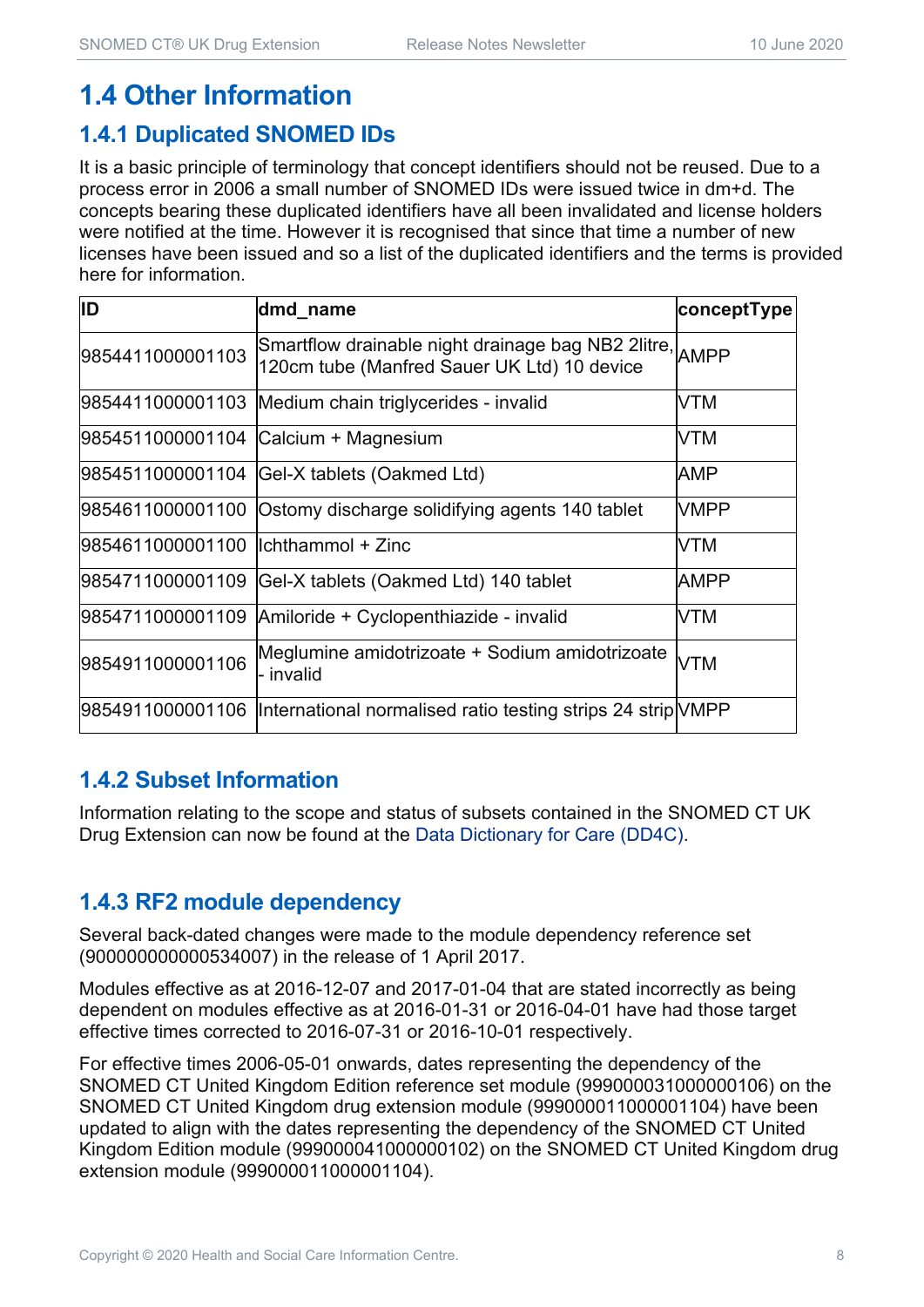For effective times before 2011-04-01, dates representing dependency on the SNOMED CT model component module (900000000000012004) have been updated to align with the single effective date (2002-01-31) of the model component module which remained unchanged during that period.

For effective times before 2004-01-31, in the release of 1 April 2017, dependencies were exhaustively represented. These included the missing immediate dependencies of the SNOMED CT United Kingdom drug extension module (999000011000001104) and of the SNOMED CT United Kingdom drug extension reference set module (999000021000001108) during that period. In the release of 1 April 2018, all dependency entries effective before 2004-01-31 were removed to reflect the SNOMED CT United Kingdom Edition baseline effective time of 2004-01-31.

#### **1.4.4 RF2 association references**

In the release of 21 March 2018, references in the WAS A association reference set (900000000000528000) to an unreleased component (reference effective as at 2015-04-02 and inactivated 2015-04-29) were removed.

In the release of 1 April 2018, references in the MOVED FROM association reference set (900000000000525002) effective as at 2010-03-10, but with a target component effective from 2010-04-01, have had the effective time corrected to 2010-04-01.

In the release of 4 September 2019, NHS Digital released a new dm+d specific association reference set:

 10991000001109|NHS dictionary of medicines and devices association type reference set|

This refset provides a link between Inactive SNOMED CT concepts that are still in use in dm+d and their Active replacement in the SNOMED CT UK drug Extension release.

#### **1.4.5 NHS dm+d (dictionary of medicines and devices) realm language reference set**

In the 29.1.0 15-Apr-2020 release NHS Digital set every member of the NHS dm+d realm language reference set as Inactive.

In October 2019 NHS Digital stated it was their intent to withdraw the NHS dm+d (dictionary of medicines and devices) realm language reference set in April 2020:

 999000671000001103 |National Health Service dictionary of medicines and devices realm language reference set (foundation metadata concept)|

The NHS dm+d realm language reference set has now been fully superseded by the NHS realm language reference set (pharmacy part):

 999000691000001104 |National Health Service realm language reference set (pharmacy part) (foundation metadata concept)|

The metadata concept for the NHS dm+d realm language refset remains Active with all members of the refset set as Inactive. The metadata concept will be Inactivated in a future release.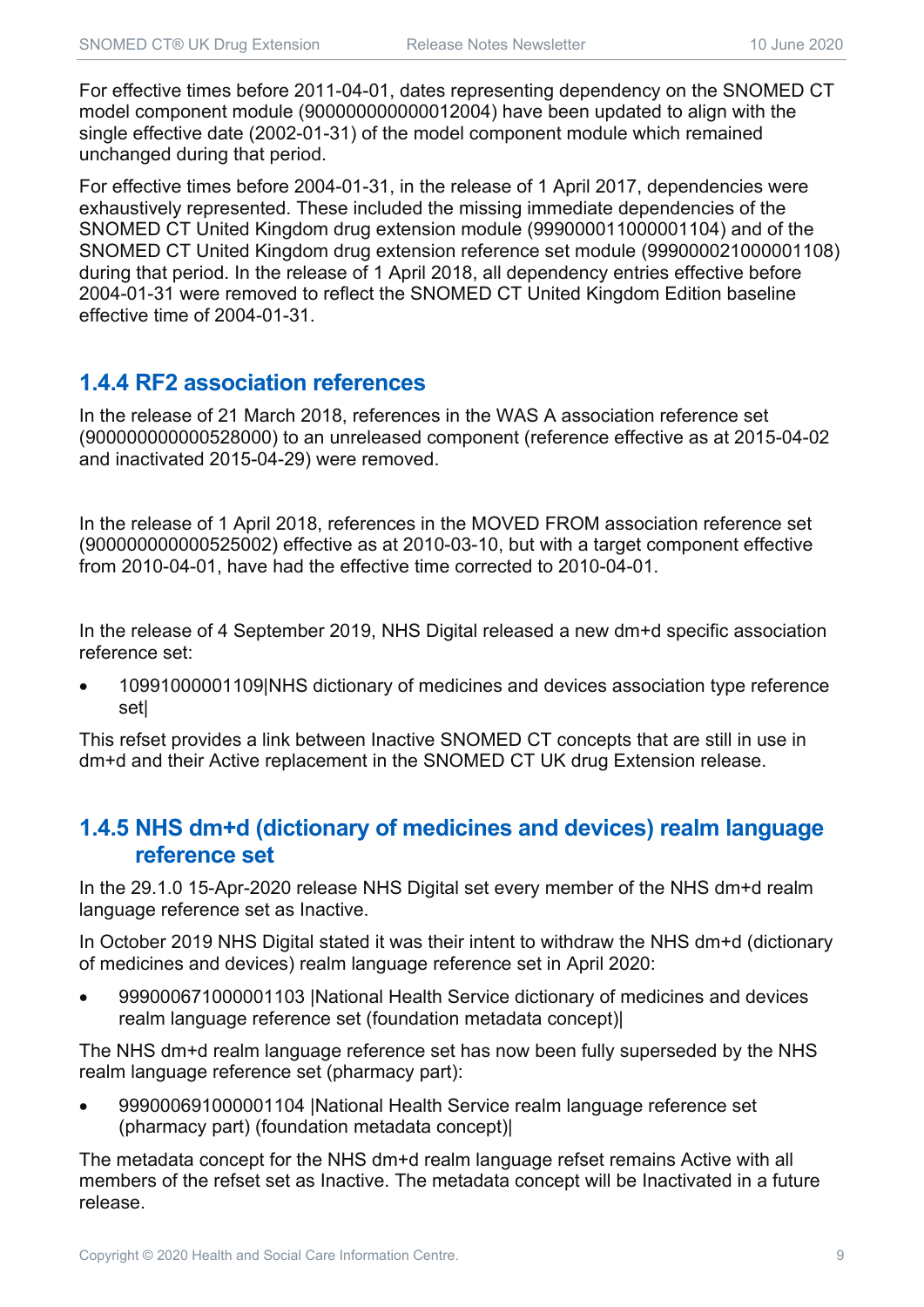## **1.5 Work in Progress**

#### **1.5.1 Medical Devices Dictionary (MDD)**

Work is in progress on expanding the population of medical devices in dm+d.

Currently only those devices reimbursable in Primary Care (appliances) are routinely populated in MDD. Work on the MDD will potentially impact on these appliances with respect to more appliances being described at VMP level and some change in textual descriptions.

More information will be provided as it comes available.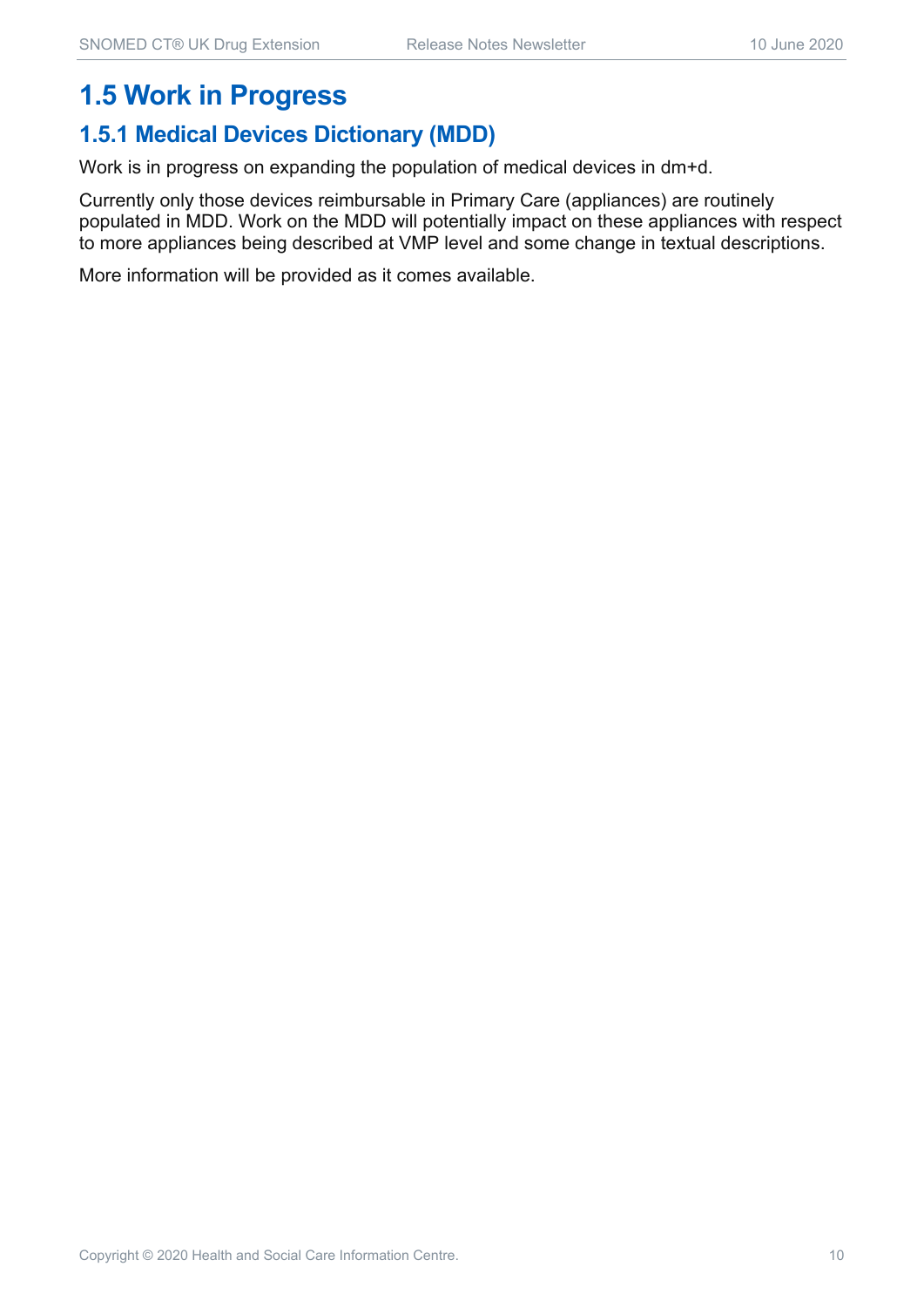#### **Items of note for the 10 June 2020 SNOMED CT UK Drug Extension Release 29.3.0**

The 10 June 2020 release of the SNOMED CT UK Drug Extension includes dm+d weekly data from TRUD release NHSBSA 6.0.0 20200601000001. Please see the NHSBSA dm+d sub-pack on the TRUD website NHS Dictionary of Medicines and Devices sub-packs page for further information on extract and distribution dates.

SNOMED CT UK Drug Extension data is published on a four weekly cycle (plus two interim releases to synchronise with the biannual SNOMED CT UK Editions) within the NHS SNOMED sub-pack on the TRUD website SNOMED CT UK Edition sub-packs page.

The refset files are supplied as part of the SNOMED CT UK Drug Extension and are updated and released in the same sub-pack.

#### **New Configuration file in the RF2 package, containing Release Metadata**

A new file is included in the June 2020 UK Drug Extension (and all subsequent releases), containing metadata about the Release package itself. A similar file will also be included in the July 2020 International Edition (and all subsequent releases)**.** This file has been created in conjunction with feedback from the community, and as such will initially contain the following fields:

- **e** effectiveTime
- deltaFromDate
- deltaToDate
- languageRefset(s)
- humanReadableLanguageRefset(s)
- licenceStatement

The file will be in .JSON format, to ensure that it is both machine-readable and humanreadable. It will be named "**release\_package\_information.json**".

The metadata will be extended and refined going forward, in order to ensure that it contains the most useful information possible. If anyone has any ideas about any other useful information to include, please send them to information.standards@nhs.net, along with a business case explaining how the information would benefit stakeholders. Please be aware that this use case will then be assessed, and the new metadata will only be included in the configuration file if the business case is strong enough.

#### *The UK Drug Extension documentation is now only available via Delen.*

*The UK Drug Bonus files (ePrescribing and dm+d Parsed files) are currently available on both Delen and TRUD. From October 2020 we intend to publish the UK Drug Bonus files on TRUD only. If you have any comments or questions on this please contact us at information.standards@nhs.net*

This release contains one new refset:

COVID-19 general practice extraction - NSAIDs simple reference set